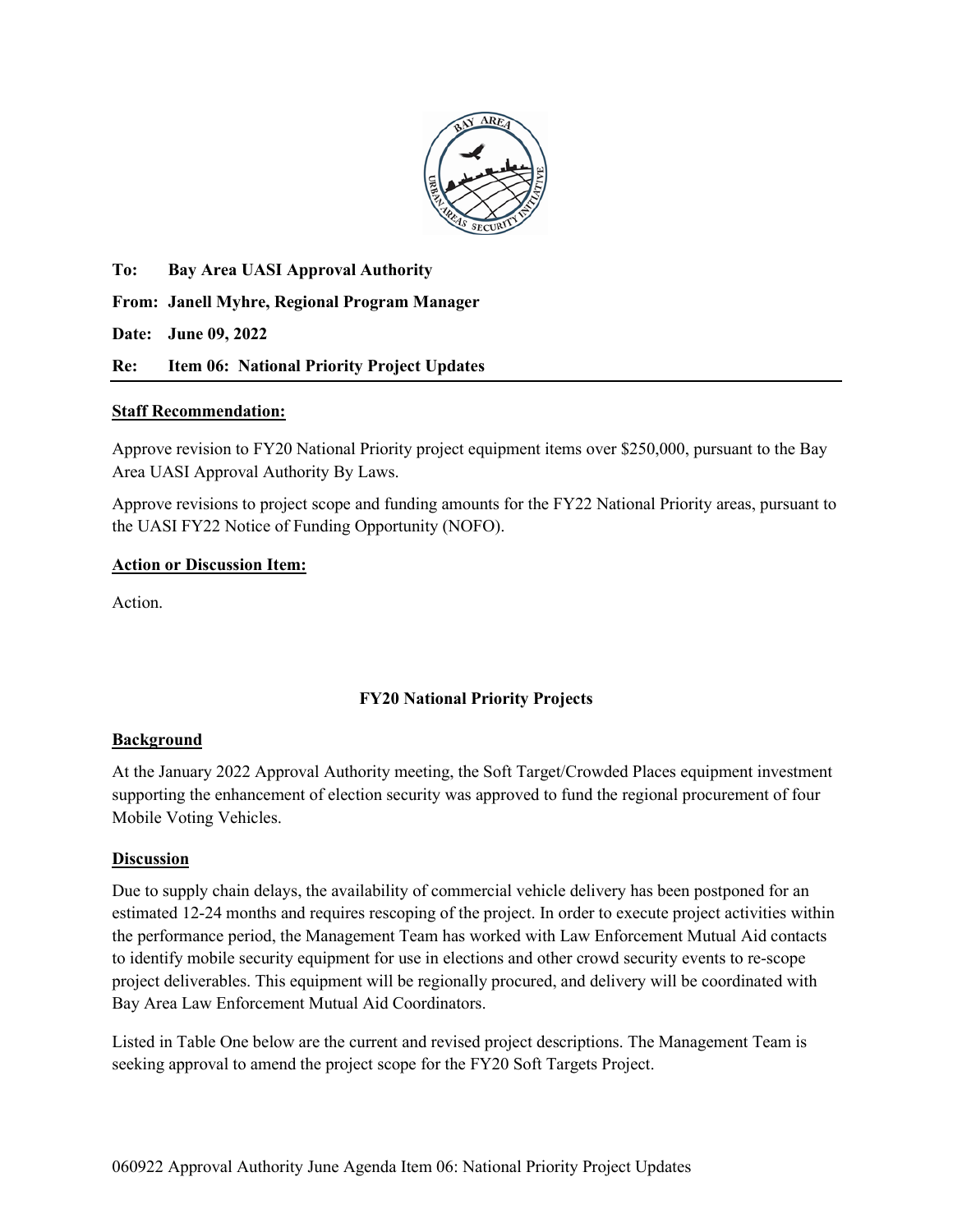| <b>Enhancing</b> the<br><b>Protection of Soft</b><br><b>Targets/Crowded Places</b> | <b>Project Description</b>                                                                                                                                                                                                                                                                                                                                                                 | <b>Total Soft</b><br><b>Targets</b> |  |  |
|------------------------------------------------------------------------------------|--------------------------------------------------------------------------------------------------------------------------------------------------------------------------------------------------------------------------------------------------------------------------------------------------------------------------------------------------------------------------------------------|-------------------------------------|--|--|
| Current                                                                            |                                                                                                                                                                                                                                                                                                                                                                                            |                                     |  |  |
| Mobile Voting Vehicles<br>(MVV) for Underserved<br>and AFN Populations             | Conduct a Gaps and Needs Assessment of Bay Area<br>election security needs, including areas related to<br>populations with Access and Functional Needs (AFN).                                                                                                                                                                                                                              | \$550,625                           |  |  |
|                                                                                    | Identify customized needs to equip MVV for deployment<br>during elections to serve AFN or hard to reach populations.<br>This equipment will support secure election voting locations<br>during an occurrence of a natural disaster as well as under a<br>terrorist attack. Conduct a regional procurement of four (4)<br>MVV to be positioned in the Bay Area at agreed upon<br>locations. | \$1,000,000                         |  |  |
|                                                                                    | Revised                                                                                                                                                                                                                                                                                                                                                                                    |                                     |  |  |
| Elections Security for<br><b>Access and Functional</b><br><b>Needs Populations</b> | Conduct a Gaps and Needs Assessment of Bay Area<br>election security needs, including areas related to<br>populations with Access and Functional Needs (AFN).                                                                                                                                                                                                                              | \$550,625                           |  |  |
|                                                                                    | Conduct regional procurement of 14 Barrier Trailer Kits,<br>including eight rapid deployment mobile barriers, cables,<br>tow bar and drop deck trailers to serve as a primary security<br>system for entry points, roadways, and perimeters.                                                                                                                                               | \$1,000,000                         |  |  |

# **Table 1: FY20 National Priority Projects**

## **FY22 National Priority Projects**

## **Background**

Pursuant to the FY 2022 NOFO, National Priority projects are required to be funded at 30% of the UASI grant award (\$9,058,480). Four of the six eligible National Priority Areas (NPA) are required to be funded at 3% minimum (\$905,848) for a total of 12% (\$3,623,392), providing flexibility in planning for the remaining 18% (\$5,435,088). Addressing Emergent Threats was eliminated as a NPA, however the related capabilities remain eligible for funding under other NPAs. Fiscal Year 2022 National Priority Areas, with related required funding percentages are listed below.

| <b>National Priority Area</b>      | <b>Required %</b> | <b>National Priority Area</b>                | <b>Required %</b> |
|------------------------------------|-------------------|----------------------------------------------|-------------------|
| Intelligence & Information Sharing | 3%                | <b>Community Preparedness and Resilience</b> | 3%                |
| Soft Targets/Crowded Places        | 3%                | Domestic Violent Extremism                   | 3%                |
| <b>Elections Security</b>          |                   | Cybersecurity                                |                   |

060922 Approval Authority June Agenda Item 06: National Priority Project Updates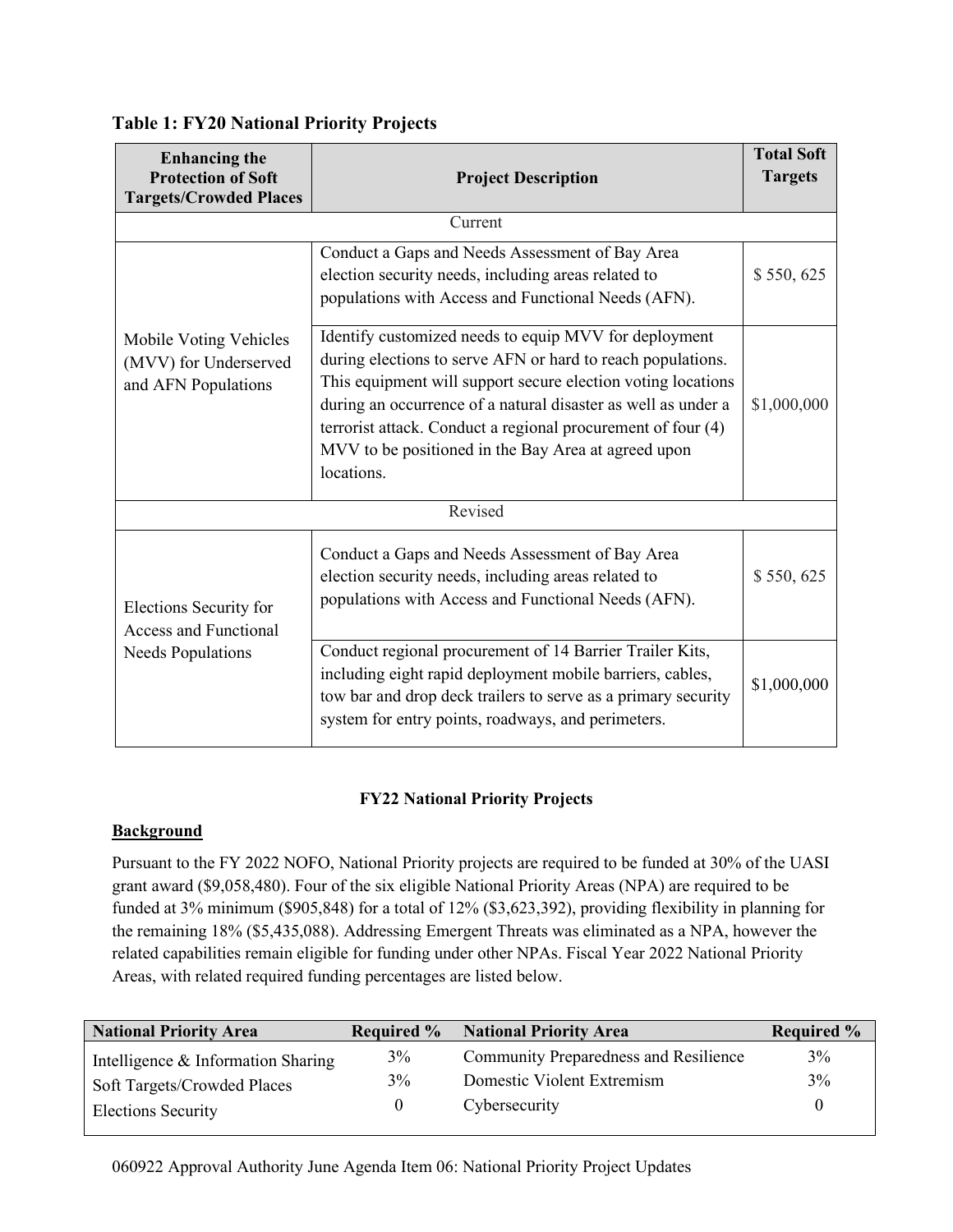# **Discussion**

In order to satisfy FEMA's National Priority Project (NPP) requirements, the Management Team used the January 2022 Approval Authority approved FY22 NPP recommendations, UASI regional workgroup members feedback, and FEMA Technical Assistance guidance to establish a list of National Priority Projects depicted in Table 2 below. The projects align to the region's THIRA/SPR and meet the criteria for effectiveness, which will be competitively reviewed by DHS/FEMA. Funding for each of the four required National Priority Areas meets the 3% requirement (\$905,848) for a total 12% (\$3,623,392). The remaining 18% (\$5,435,088) is allocated to other NPAs per identified gaps and input from subject matter experts.

Listed in Table 2 and Table 3 below are five FY22 national priorities, the proposed associated projects, and recommended funding amounts for a total of \$ 9,058,480– 30% of the grant award.

| Enhancing<br><b>Information &amp;</b><br><b>Intelligence Sharing</b><br>3%                                      | <b>Project Description</b>                                                                                                                                                                                                                                                                                                                                                                                                                                                                                                                                                                                                                                                                   |
|-----------------------------------------------------------------------------------------------------------------|----------------------------------------------------------------------------------------------------------------------------------------------------------------------------------------------------------------------------------------------------------------------------------------------------------------------------------------------------------------------------------------------------------------------------------------------------------------------------------------------------------------------------------------------------------------------------------------------------------------------------------------------------------------------------------------------|
| <b>Fusion Center</b><br>Organization<br>(Northern California<br>Regional Intelligence<br>Center)                | This project provides the region with contractors, intelligence officers, and<br>intelligence analysts to conduct vulnerability assessments, develop regional<br>response plans, and consistent threat analysis. By focusing on a whole of<br>government and community approach to identify, prevent, protect against,<br>mitigate, and assist in the response to and the recovery from human-made<br>threats and major hazards, sustaining the Suspicious Activity Reporting<br>(SAR) process, and continuing the joint process for threat and SAR<br>information sharing with social media companies, the goal of meeting the<br>National Priority of Information Sharing can be advanced. |
| <b>Enhancing the</b><br><b>Protection of Soft</b><br><b>Targets/Crowded</b><br><b>Places</b><br>$(3%$ required) | <b>Project Description</b>                                                                                                                                                                                                                                                                                                                                                                                                                                                                                                                                                                                                                                                                   |
| Chemical Biological<br>Equipment, Training,<br>and Exercise                                                     | This investment will develop regional multi-jurisdiction/multi-discipline<br>CBRNE training and exercise opportunities for the 12 Bay Area counties.<br>This project will focus on Chem Bio threats to coordinate a full-scale<br>exercise, utilizing Chem Bio equipment, that aligns with the Securing the<br>Cities Program.                                                                                                                                                                                                                                                                                                                                                               |
| <b>Community</b><br><b>Preparedness and</b><br><b>Resilience</b><br>(3% required)                               | <b>Project Description</b>                                                                                                                                                                                                                                                                                                                                                                                                                                                                                                                                                                                                                                                                   |

# **Table 2: FY22 National Priority Projects**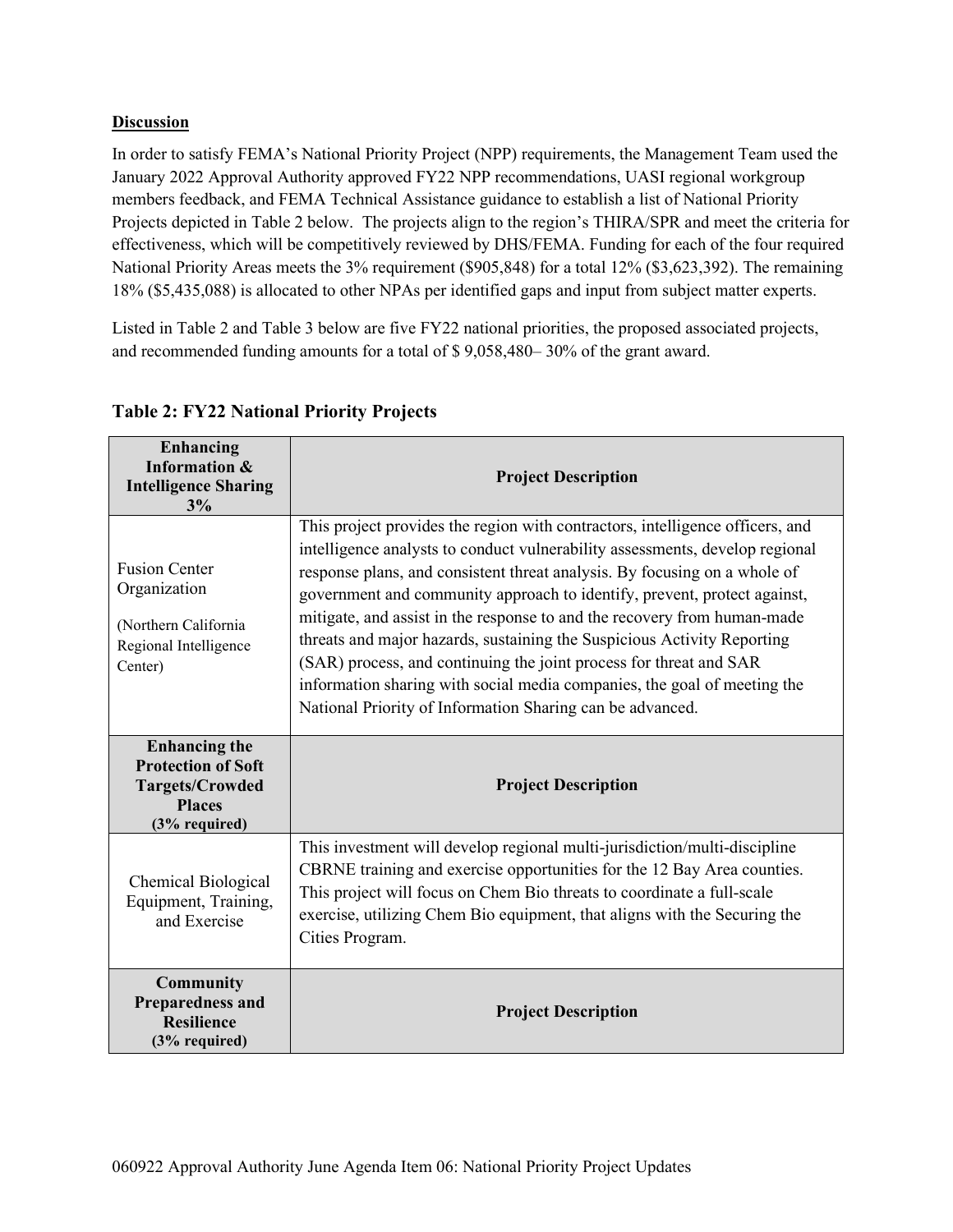| <b>Community Emergency</b><br>Response Teams and<br>Stop the Bleed Training<br>and Equipment  | This project will coordinate and train Community Emergency Response<br>Teams (CERT) to help save lives and report to public safety fire rescue and<br>security forces during a disaster. The Bay Area Training & Exercise Program<br>will offer 24 CERT trainings to over 60 community-based organizations to<br>build resilience among the 12 Bay Area counties, facilitating 14 exercises for<br>community-based organizations. The distribution of up to 300 Stop the Bleed<br>(STB) equipment kits, accompanied by 16 Stop the Bleed trainings will also<br>be conducted in the Bay Area.                         |  |  |
|-----------------------------------------------------------------------------------------------|-----------------------------------------------------------------------------------------------------------------------------------------------------------------------------------------------------------------------------------------------------------------------------------------------------------------------------------------------------------------------------------------------------------------------------------------------------------------------------------------------------------------------------------------------------------------------------------------------------------------------|--|--|
| Teen Emergency<br><b>Response Teams</b><br>(CERT) Training and<br>Equipment                   | This project will conduct 5 instances of 1 hour Teen Community Emergency<br>Response Teams (CERT) trainings in up to 10 schools within each of the 14<br>Bay Area UASI jurisdictions. The Bay Area Training and Exercise Program<br>(BATEP) will coordinate with County Offices of Education and Bay Area<br>CERT Coordinators to identify schools with underserved populations,<br>building preparedness capacity where very little existed before. Customized<br>school disaster and preparedness equipment supplies will be identified<br>through a menu of choices and distributed to 140 schools and classrooms. |  |  |
| <b>Combating Domestic</b><br><b>Violent Extremism</b><br>(3% required)                        | <b>Project Description</b>                                                                                                                                                                                                                                                                                                                                                                                                                                                                                                                                                                                            |  |  |
| Preventing DVE and<br>Targeted Violence in<br>Vulnerable Youth<br><b>Intensive Training</b>   | A contractor will provide ten (10) 12-week iterations of an intensive social<br>emotional learning to 225 justice-involved youth in 3 Bay Area counties.                                                                                                                                                                                                                                                                                                                                                                                                                                                              |  |  |
| <b>Restorative Justice</b><br><b>Practices Training</b>                                       | A contractor will provide Bay Area school districts (approximately 1800<br>school staff members) with 60 Restorative Justice Practices training courses<br>including one Train-the-Trainer course for sustainability.                                                                                                                                                                                                                                                                                                                                                                                                 |  |  |
| <b>School Threat</b><br><b>Assessment Case</b><br>Management Tool and<br><b>User Training</b> | A contractor will create a confidential HIPAA/FERPA compliant, standalone<br>School Threat Assessment and Management Case Management software tool<br>that will automate field level reports of threats/student behaviors of concern<br>by schools to be accessed by the school district and School Threat<br>Assessment Team at the County Offices of Education. The tool will be made<br>available to twelve County Offices of Education School Threat Assessment<br>and Management Teams who support 250 school districts and 2000 schools in<br>the Bay Area.                                                     |  |  |
| Anonymous Tip Line<br>for Schools, Training,<br>and Awareness                                 | A contractor will build on the "Say Something" anonymous reporting system<br>(SS-ARS) and respond to anonymous tips for 75 schools in 40 additional<br>School Districts across Bay Area counties. Funding will pay to plan, prepare,<br>and provide 24/7/365 SS-ARS services (response to tips, troubleshooting,<br>alert/notification system for School Threat Assessment teams, app, reports,<br>on-the-spot training, and ongoing support).                                                                                                                                                                        |  |  |